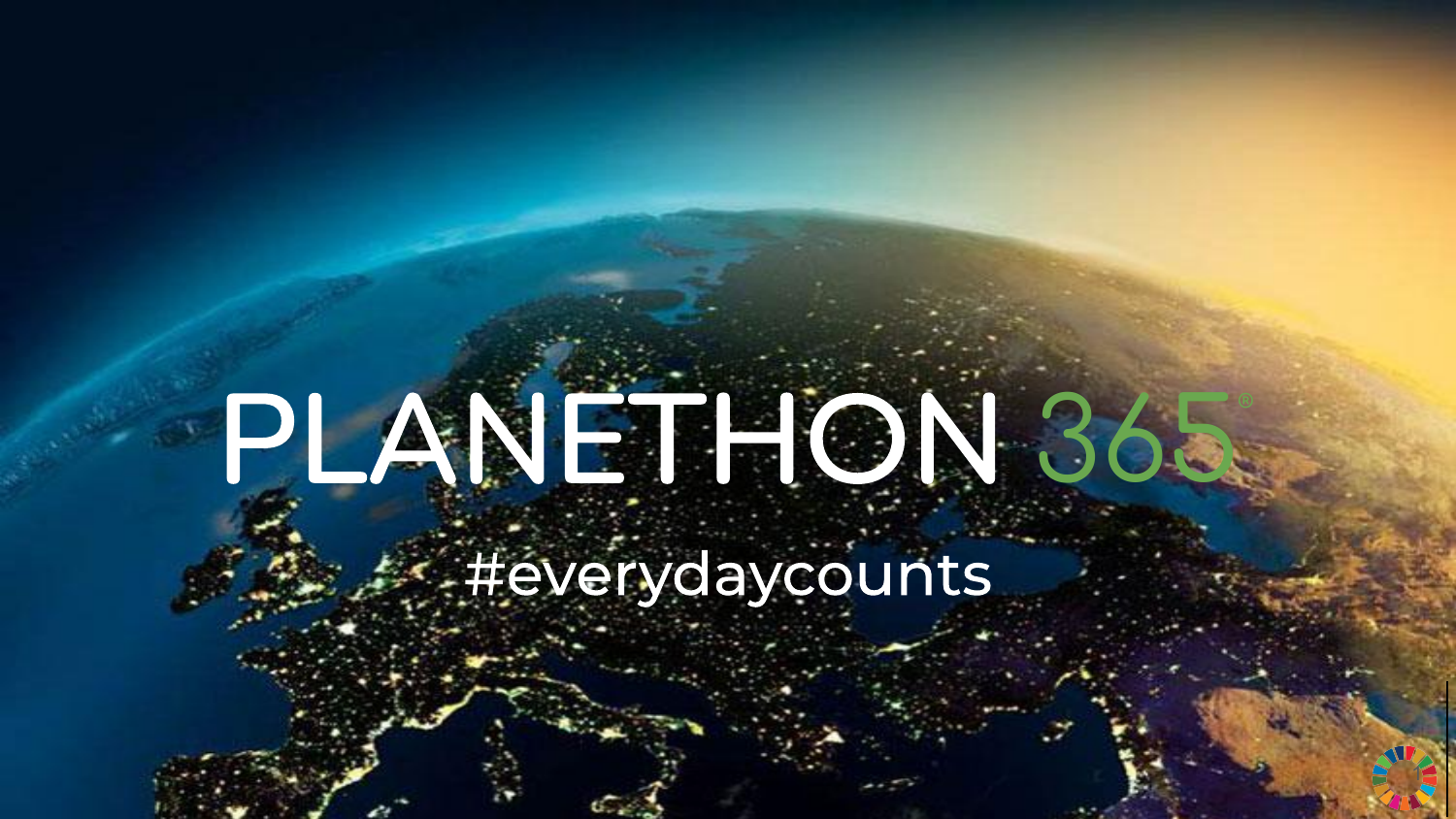

# ● Edito

Every year, the date of "Earth Overshoot Day" arrives sooner… too soon.

This is a symbolic date that marks the day when mankind has consumed more resources than our ecosystems can produce.

The date of the overshoot could become the day for surpassing oneself, supporting a transformation involving every citizen on earth.

It is because daily actions are essential and #everydaycounts for the preservation of resources and ecosystems, for our health, for a different kind of nutrition, for a viable climate trajectory and for the resilience of our lands that Planethon 365 was created.

Planethon 365 celebrates men and women, all over the world, who bear and implement specific projects and solutions that have a social and environmental impact on people and the earth.

lanethon-365 highlights, in the field, the benefits of these actions for communities and nature, which encourages people to multiply and accelerate such initiatives and to ensure more and more people commit to these actions.

Planethon 365 is creating an annual media event, inspired by successful and lasting experiences of making citizens aware and mobilising them. Planethon-365 defends a universal cause: the urgency of preserving the planet's resources to protect humans and all living things.

Based on a selection of projects that will benefit from the donations collected, Le Planethon offers a world tour of pictures and testimonies: change-makers, project managers and celebrities share their commitment: men women and children talk about their daily lives…

Planethon 365 will use the most demanding ethical methodology to guarantee complete transparency in the collection and use of funding.

Planethon 365 calls upon scientific counsel and an ethics committee comprised of experts, but also leaves plenty of scope for public participation.



1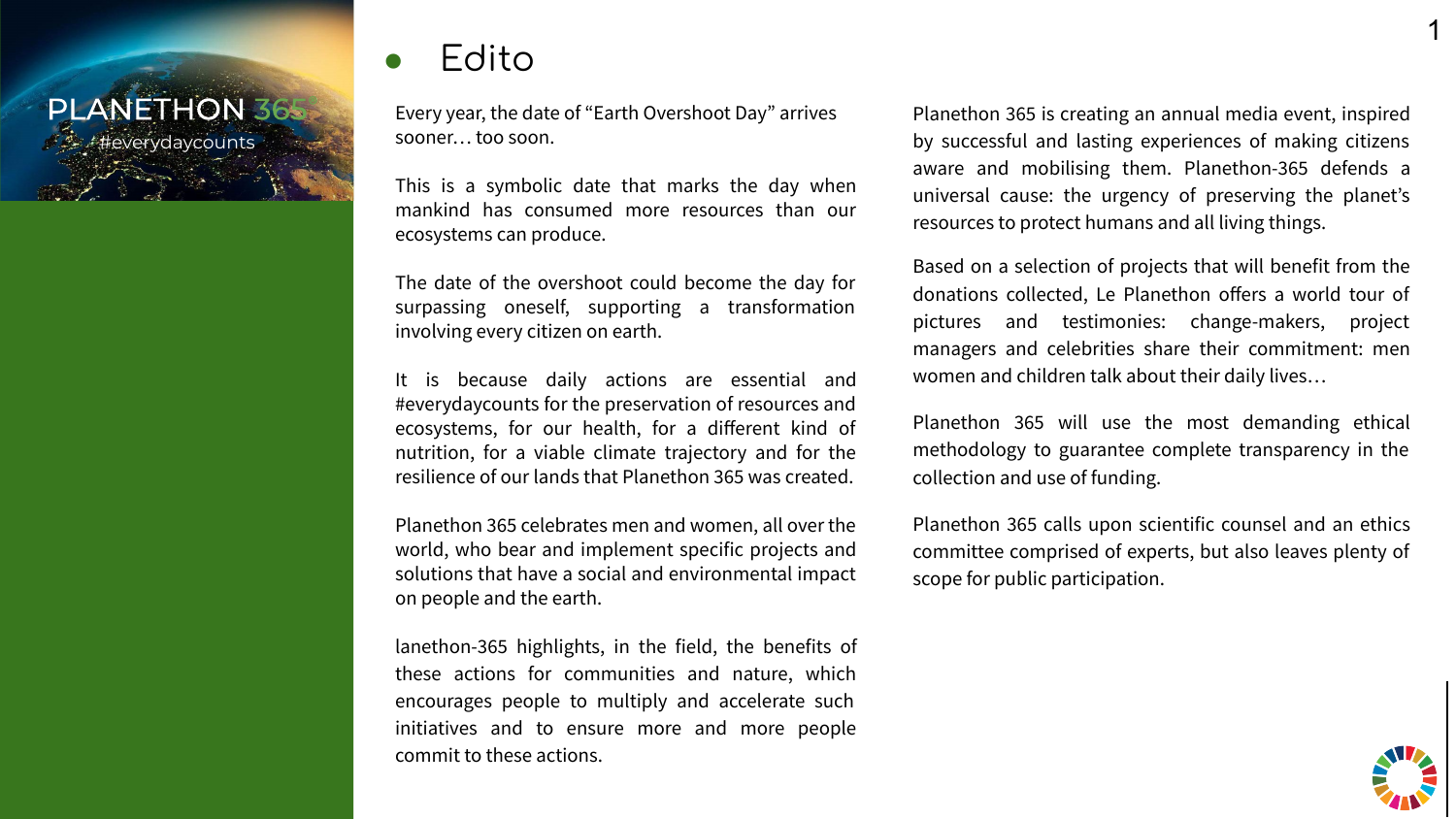

# Purpose

**#everydaycounts** and all over the world, millions of citizens, scientists, companies and organisations are committed to fighting against the clock to re-invent ways of living, producing and consuming that are more respectful of living things.

Planethon-365's aims are as follows:

- To contribute to the ecological, social and societal transformation of our planet.
- To contribute to actions that protect ecosystems, preserve resources and help reduce social and ecological inequality.
- To allow the public at large and companies to take specific action in favour of solidarity and social justice in the world.
- To contribute to achieving the 17 aims of sustainable development.
- To highlight the efficient solutions that exist and are worthy of deployment on a broader scale.

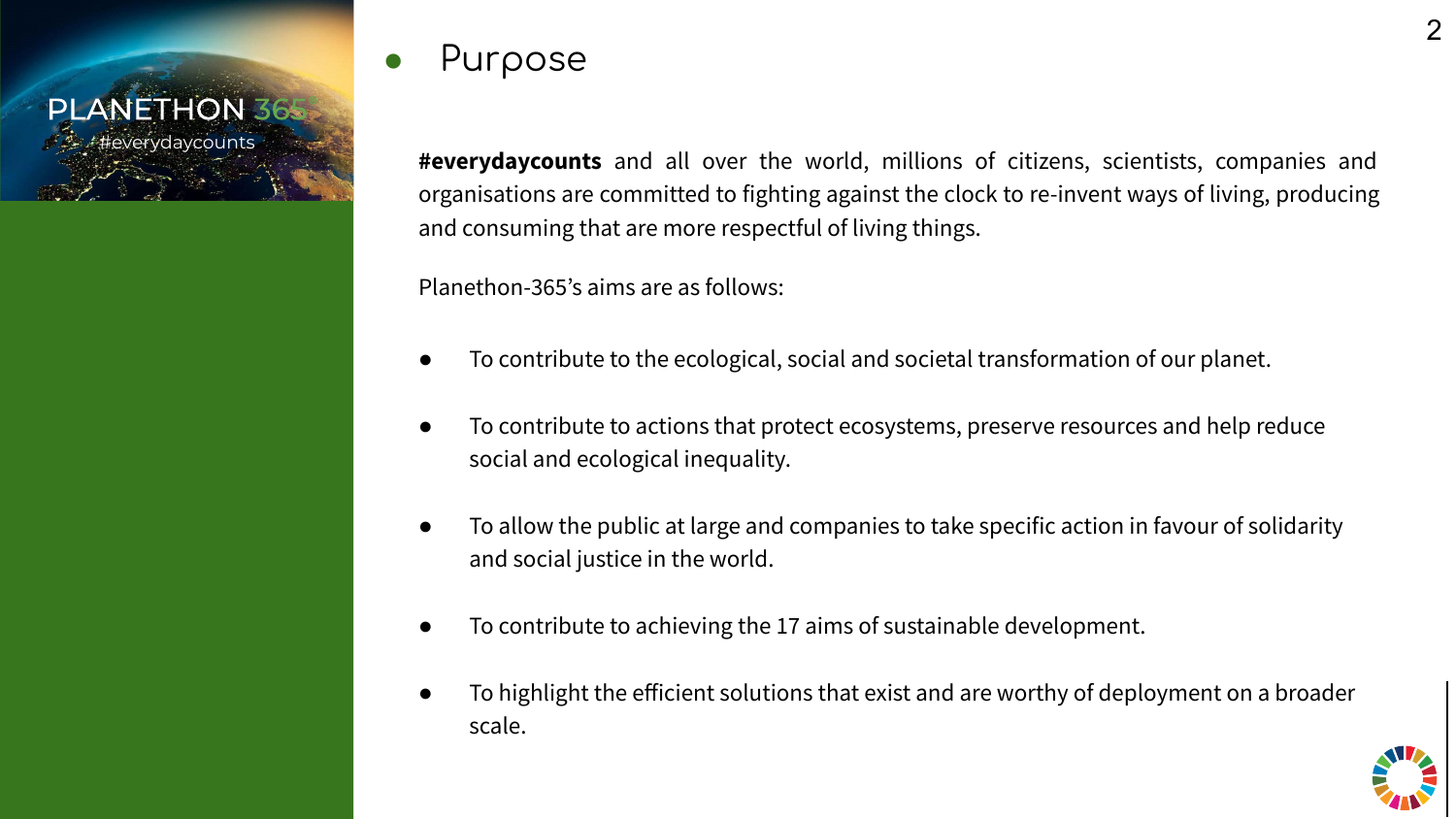# **PLANETHON 365** #everydaycounts

# **Mission**

PLANETHON 365's mission is to act for the preservation of our planet:

Specific actions will be implemented to resolve urgent causes in France, Europe and throughout the world and to assign funding to organisations to act and bring SOLUTIONS.

Planethon 365 will mainly focus its actions on any solution that preserves resources and contributes to reducing social and ecological inequality. Solutions do exist but they must be made known and deployed worldwide.

Planethon 365 will select projects presented by associations that work in the field to provide solutions and to promote best social and environmental practices and contribute to the attainment of the 17 sustainable development goals (SDGs).

Planethon 365 will collect donations to allow the public at large, companies and local communities to play a part in the realisation of these projects.

Planethon 365 will organise a Le Planethon to raise public and private donations and this will be broadcast by the media. An audiovisual marathon will be organised to spotlight these solutions for the planet.

Planethon 365 will assign funds to the projects selected by a jury of experts (scientific/ethics committee) further to an appeal for projects submitted by associations (NGOs).

Planethon 365 can make citizens and companies aware and inform them, year-round, with regard to ecological and socially responsible behaviour through events, lectures, documentaries, films, testimonies and an on-line platform.

Planethon 365 can work alongside any organisations whose activities are in tune with our goals.

Planethon 365 can be developed and deployed in all partner countries.

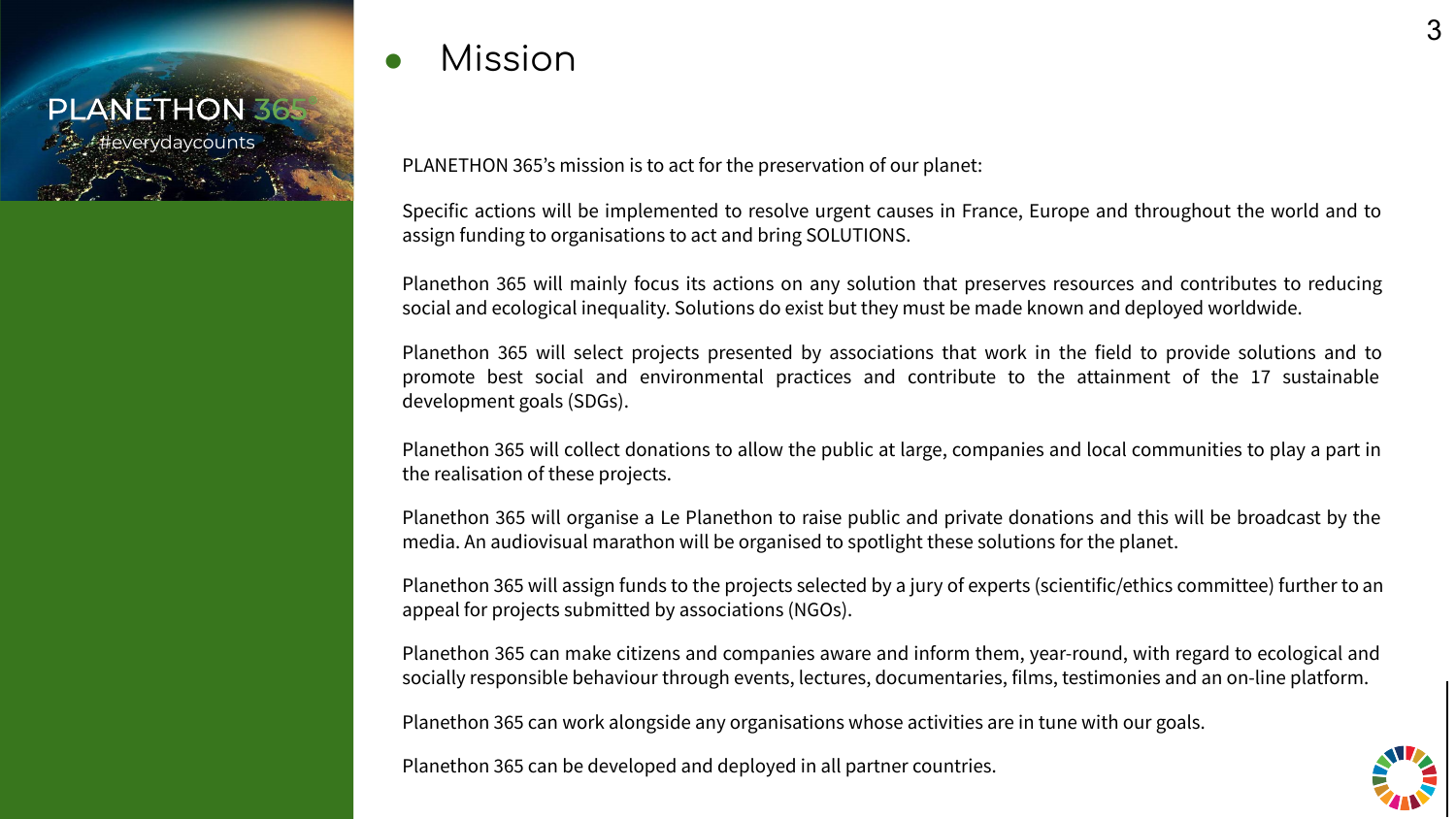

# Governance - Financing

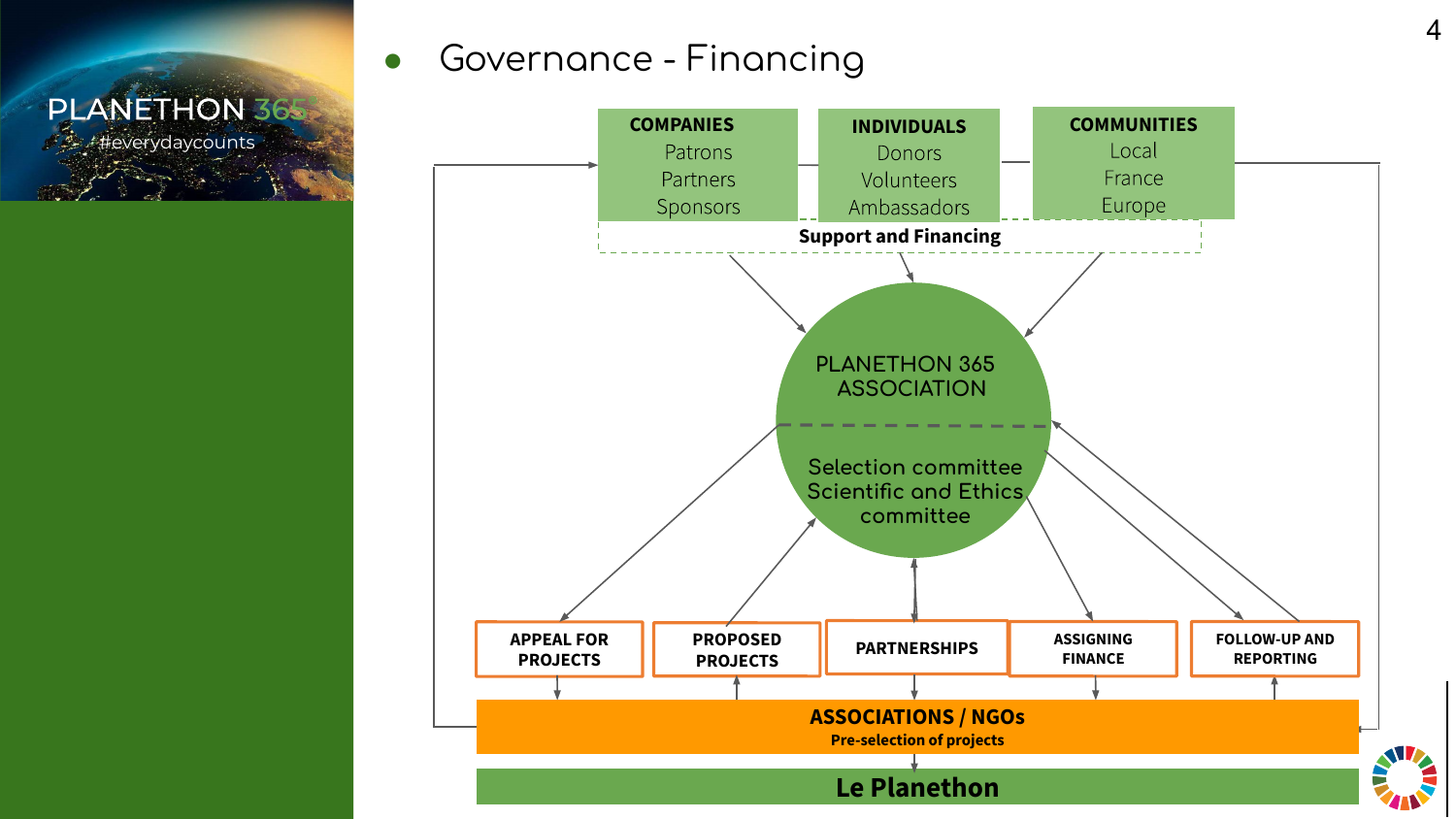#everydaycounts

# e Committees

## Scientific and Ethics Committee **Selection Committee** Selection Committee

#### Composition

The scientific and ethics committee will bring together specialists in ethical issues and experts in the fields of climate, health, the environment, bio-diversity:

- Scientific experts
- Representatives from academia
- Representatives from major NGOs
- Representatives from international organisations

Members are appointed for a period of 1 year, renewable by the board of directors.

#### Mission

The scientific and ethics committee will analyse the projects submitted and be in charge of selecting projects that will receive finance, according to pre-defined criteria.

It will be a supervisory and regulatory body ensuring the pertinence of the science behind the projects that are selected and financed when they are implemented.

#### Composition

The selection committee will comprise well-known, qualified figures:

- Representatives from major NGOs
- Representatives from international organisations
- Representatives from academia
- Scientific experts
- **Companies**

Members are appointed for a period of 1 year, renewable by the board of directors.

#### Mission

The selection committee will be in charge – in close collaboration with the board of directors – of fixing the direction and defining selection criteria for projects that are to be financed, as well as drafting the appeal for projects before submitting it for the approval of the scientific and ethics committee and then to the board of directors.

It will analyse the projects submitted and will be in charge of selecting projects for financing.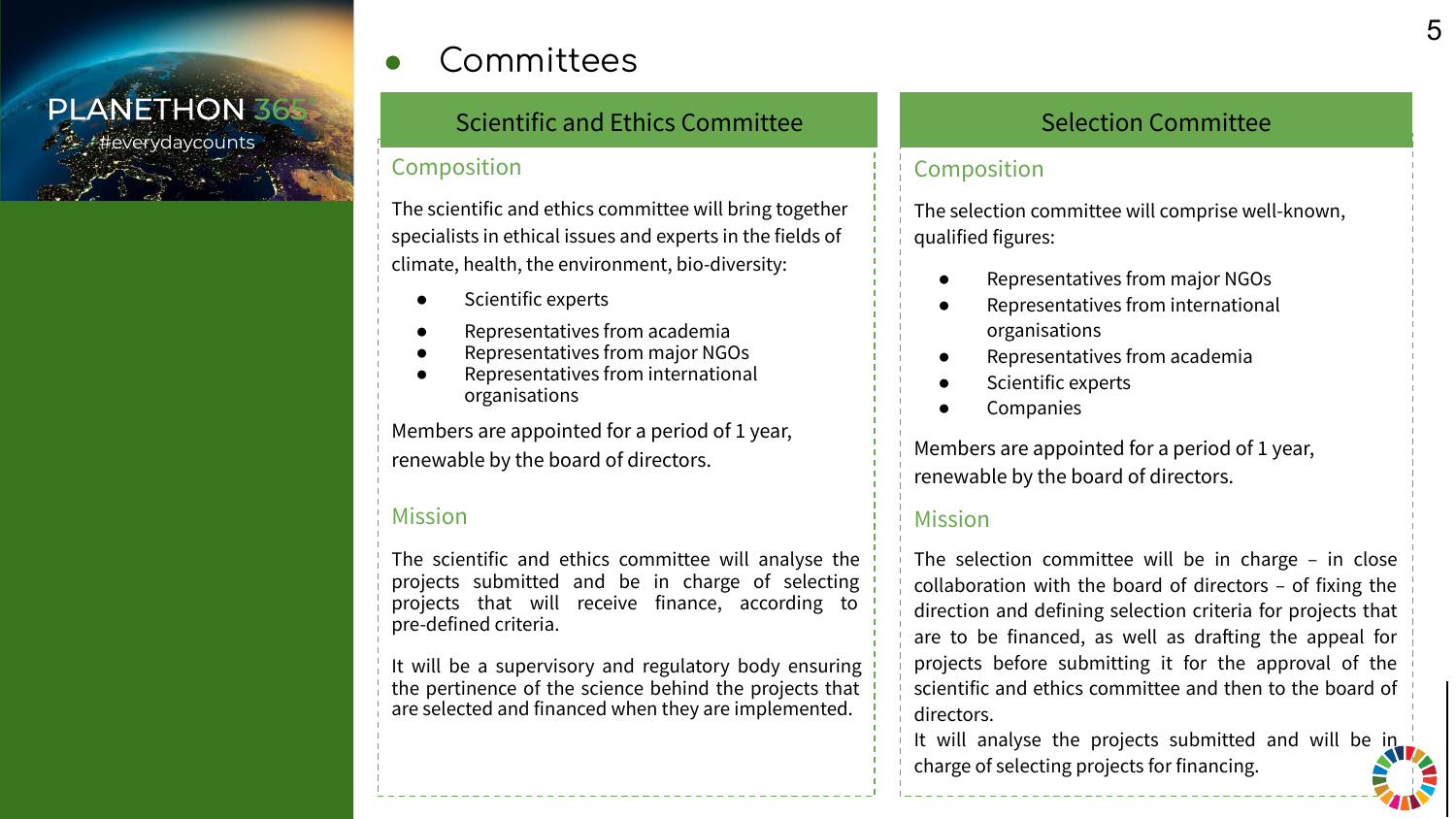#everydaycounts

# **EXECUTE: A Selection of projects**<br>PLANETHON365



The call for projects is drafted by members of the scientific and ethics committee in collaboration with the board of directors: it specifies rules and the type of project acceptable…

The call for projects is intended for associations, NGOs and communities that have already carried out a selection process for existing projects or those projects that have been submitted to them. This does not exclude the direct identification of initiatives.

The projects chosen by the selection committee must be in keeping with the call for projects and Planethon365 values.

*\*Defined by the United Nations Organisation in 2015 https://www.un.org/sustainabledevelopment/fr/objectifs-de-developpement-durable*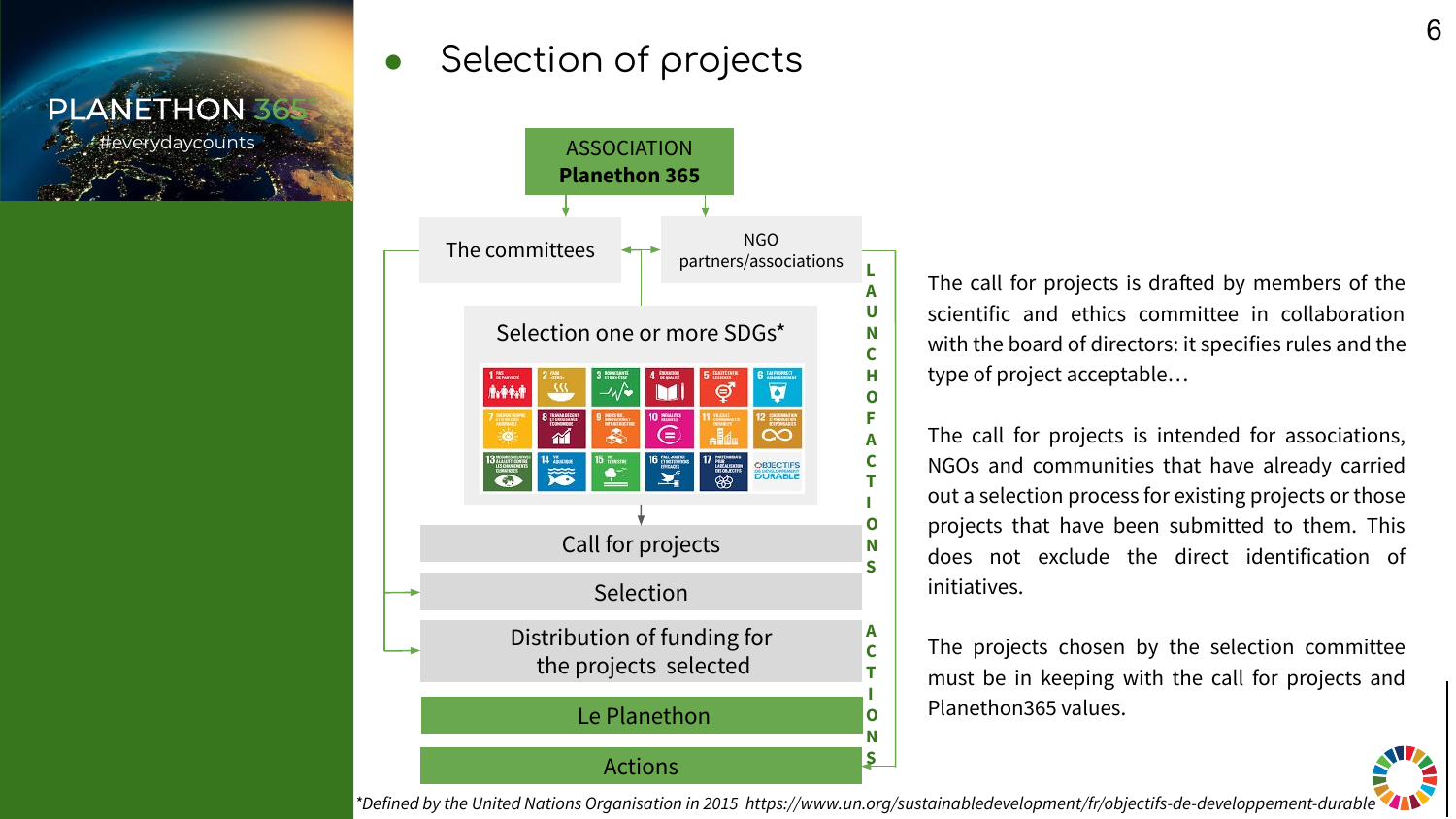#everydaycounts

**PLANETHON 365** 

Communication strategy

#### **Mobilising a large community on social media:**

Uniting: With the help of videos and testimonies made by international celebrities

Challenging: Creating socio-environmental challenges for young people.

Broadcasting: Pushing content on social media.

**Planethon-365® #everydaycounts: a committed community**

**Developing content for our web platform:**

Broadcasting information and content thanks to our partnerships with associations.

Producing interviews and lesson formats by specialists and recognised environmental specialists.

Producing reports on actions carried out via challenges and partnerships.

**[www.planethon365.org](http://www.planethon365.org) : The reference platform**

**Media event:**

Partnership agreements with a television channel and/or a VOD platform.

Preparation of a strong, novel media event (entertainment, prime time…)

Preparing tools for collecting donations.

**An annual media event, the Planethon**

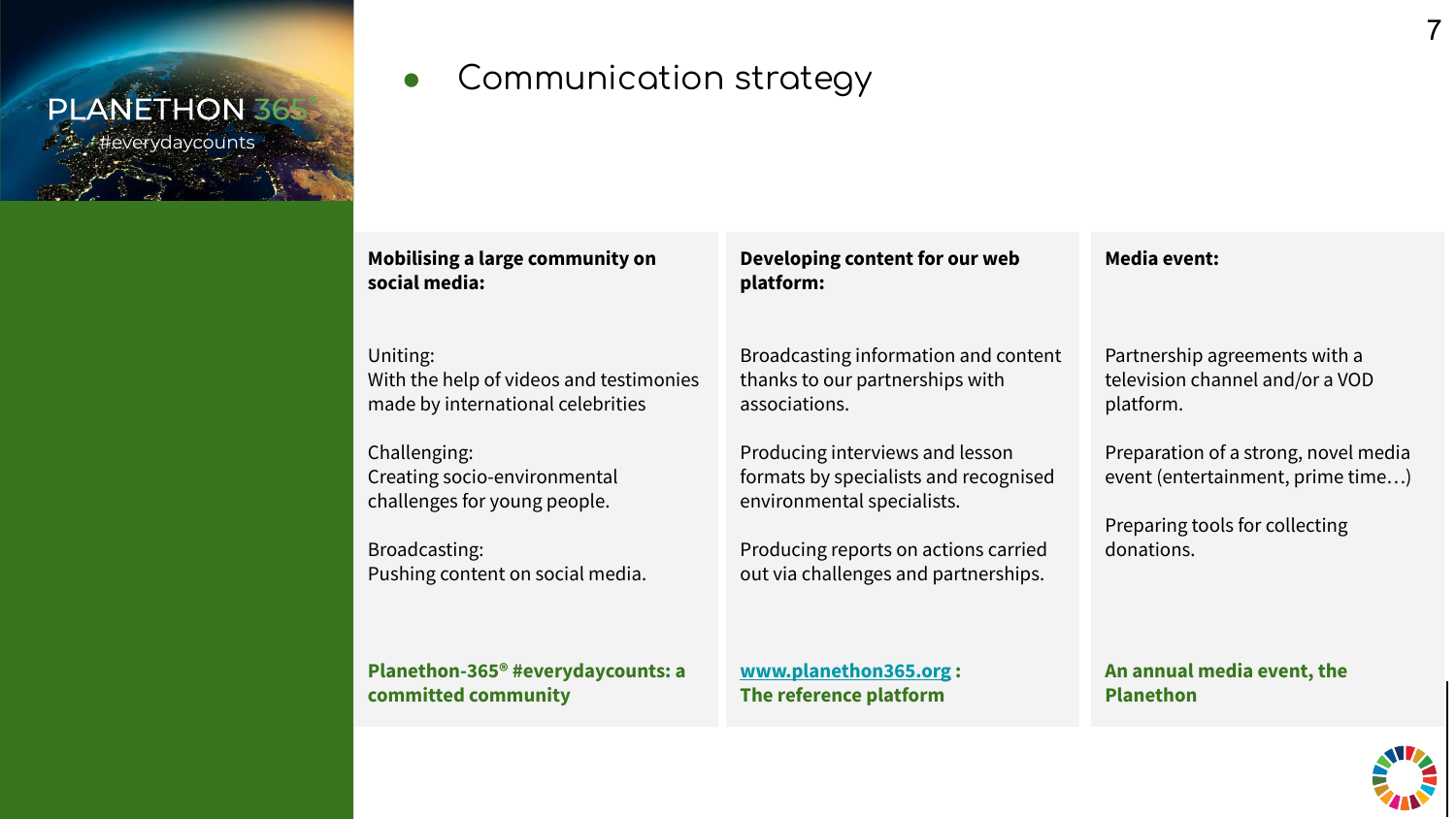

Planethon-365.org will be the interface between citizens, partners and associations.

The platform will be updated in real time to keep up with Planethon 365 and its partners' news and the actions undertaken all year round. A single tool to keep up to date with socio-environmental data.

- A website introducing Planethon-365
- A platform for collecting donations
- Real-time visualisation of the utilisation of donations
- A portal displaying content from partner associations.

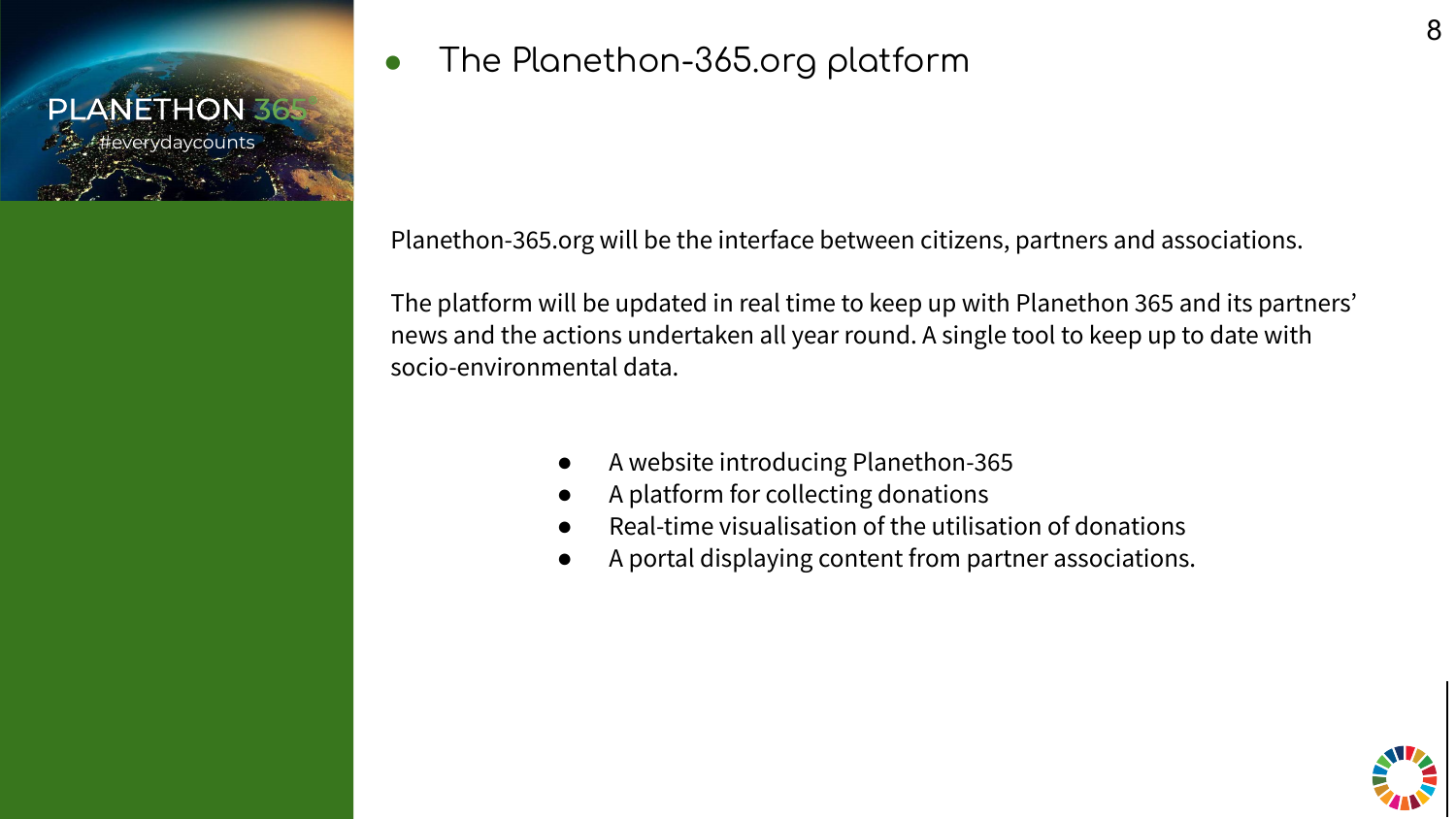

# • An annual media event: The Planethon PLANETHON 365

# Le Planethon

- ⎼ **Live prime time**
- ⎼ **Special programmes**
- ⎼ **Mobilisation for 48H**
- ⎼ **Relayed on social media**

Grand Citizens' Collection

#### Citizens' event (live)

- Introduction to Planethon 365
- National and international stars
- Entertainment (show, music...)
- ⎼ Appeal for donations

#### Content

- Original content presented by journalists, reporters, film directors and specialists
- Short programmes in between the channel's programmes
- Special appearances by the channel's presenters

#### **Duplex**

- International stars (Planethon-365's sponsors) will officially launch LePlanethon in their own countries
- Testimonies from prominent, regional celebrities who are committed to the cause

#### Experts

- ⎼ Environmental experts in live discussions, providing information to citizens
- Exclusive reports (short format)

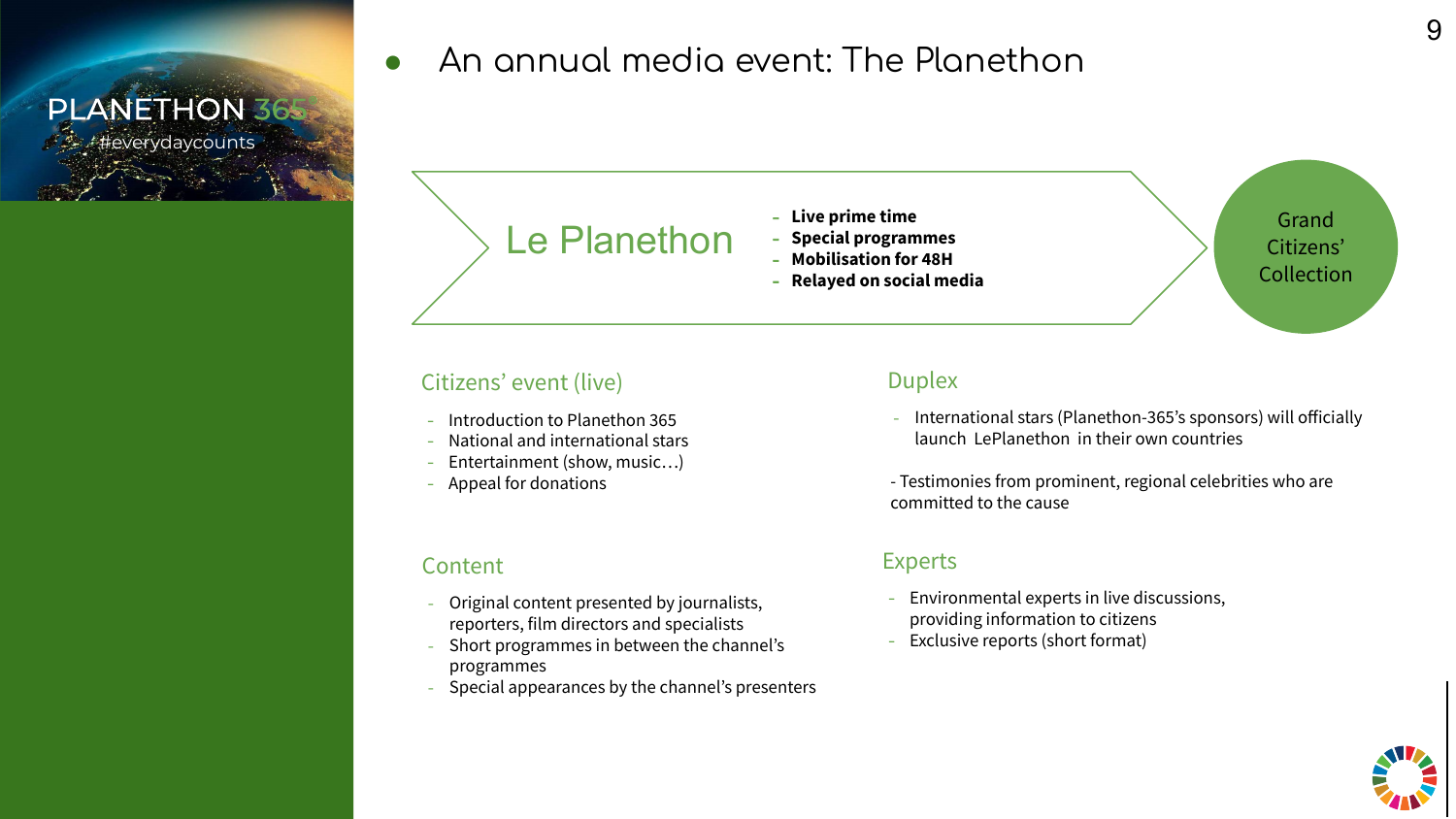#everydaycounts **PLANETHON 365** 



### Governance

Ghislaine Hierso advocates Simple and Fair Prosperity through/in her actions.

She is a specialist in social and environmental issues and strives to rise to the challenges of the  $21<sup>st</sup>$  century, of which she is well aware thanks to her dual training in economics and geography and to her role in companies and her commitment to associations. She champions both environmental and social causes and remains convinced that environmental inequality is often a corollary of social inequality. She brings the benefit of her experience to the association and the networks to which she belongs provide complementary actions for a way of life undergoing transformation, as well as sustainable solutions for concerned citizens.

She has worked in the para-public, public and private sectors, in ministerial cabinets and in the French Administration… in small and medium sized companies and in large groups.

She founded the SAGES ET RESPONSABLES consulting firm.

She was made a Chevalier in the Légion d'Honneur (2012) and promoted to Officer in the Order of Merit (January 2021) after becoming Chevalier in the Order of Merit in 2001.



#### **David Rémondeau SECRETARY**

Co-founder and General Manager of the QG company (digital consulting and production). Director of Youni company.

David Rémondeau is an entrepreneur specialised in digital communication and production. In this capacity, he has participated numerous communication campaigns to promote various brands in the framework of physical or virtual events. He counsels companies and brands with regard to implementing innovative digital solutions that will generate value, performance and experience.

The management of a host of projects naturally led him to consulting and developing ambitious and novel concepts, such as Youni, an online project management platform, or Porte du Futur, an incubator devoted to developing companies in Africa, from the realisation of an idea to the business model via the creation of staff teams and the quest for financial partners.



Founder of Vent Collectif – Head of business development at Virtual Eyes Production

A general engineer by training, who then specialised in Finance, Pierre Le Douarin has worked successively in finance in investment careers then in activity management and development in small companies.

An amateur pianist for more than 20 years and highly interested in the field of renewable energy, he founded Vent Collectif in May 2020 with the aim of setting up wind-powered projects in France.

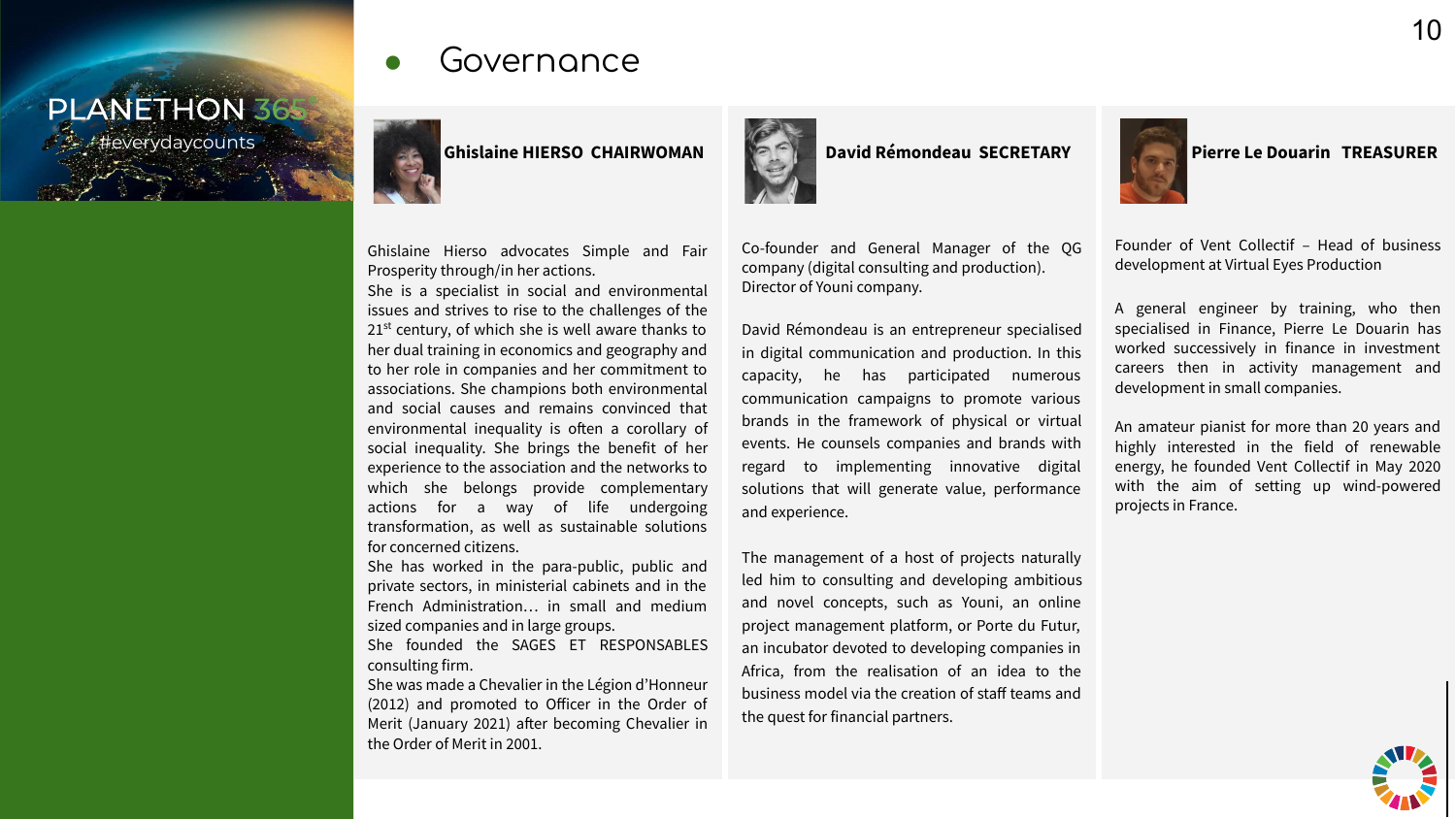#everydaycounts



## Governance

Founder of the Planéthon365 project Chairman and founder of SYNERGY CINEMA – Chairman of Virtual Eyes Production

He has worked in film industry companies for thirty years, mainly with MK2, UGC and TF1 television as Director of international sales and acquisitions. He established and managed his own distribution company – SAGITTAIRE – before becoming a consultant for international development, English language co-productions and acquisitions for France from companies such as Wild Bunch, Gaumont, TF1 International, Mars, ARP…

His passion for films has allowed him to uncover several new talents such as Tom Tykwer, Darren Aronofsky, Christopher Nolan, Todd Haynes or Nicolas Winding Refn. He is also the founder of SYNERGY CINEMA and Yves has capitalised on his experience to mount audacious projects such as Voyage of Time for Terrence Malick. He created the company VIRTUAL EYES in 2018 to develop virtual reality films and experiences.

He is deeply involved in defending the environment and worked on releasing films such as DEEP BLUE, EARTH or GASLAND.

 **William Perkins**

Co-founder of the Planéthon365 project.

Three years of film studies were enough to launch him into the production of corporate films, then the direction of advertising films and humanitarian documentaries. In 1976, he founded "La Villa d'Alésia" which was nothing short of a phenomenon in the world of events communication, with a staff of 150. The firm quickly specialised in corporate events and shows and in mass or public events.

His "La Française d'Evènements" group comprised 6 films specialised in the various communications sectors from 1978 to 1998. In 1998, he won the contest for the FETE du FOOTBALL with the creation of the FOOTBALL GIANTS parade at the request of the City of Paris and the CFO. This show was seen by 3 billion people across the word thanks to TF1's television broadcast and 1700 front pages devoted to the event all over the country. The number of tourists visiting Paris increased by 23% in the summer of 1998.

In 2001, he successfully published his communication manual and decided to place his experience at the service of major humanitarian causes in Africa – mainly in Morocco, Tunisia and RDC (Congo). He has produced several films; he manages a health programme and has implemented a political communication structure.



Strategy consultant

He has always been passionate about the broader common interest, the sort that integrates the interest of future generations as well as that of living nature. Romain graduated in Political science from Toulouse, with a master's degree in Financial economics and a master's degree in entrepreneurship from Audencia. He then founded and managed several structures (a real property company, a European co-operative, an endowment fund) and never ceased his quest for emerging new visions, new organisation models, new projects with a positive impact.

Today, he is a strategy consultant and he offers a holistic and bio-mimetic approach to the organisations with which he works: the organisation is seen as a collective living organism, whose purpose is the creation of efficient and resilient organisations that are perfectly integrated into their ecosystem.

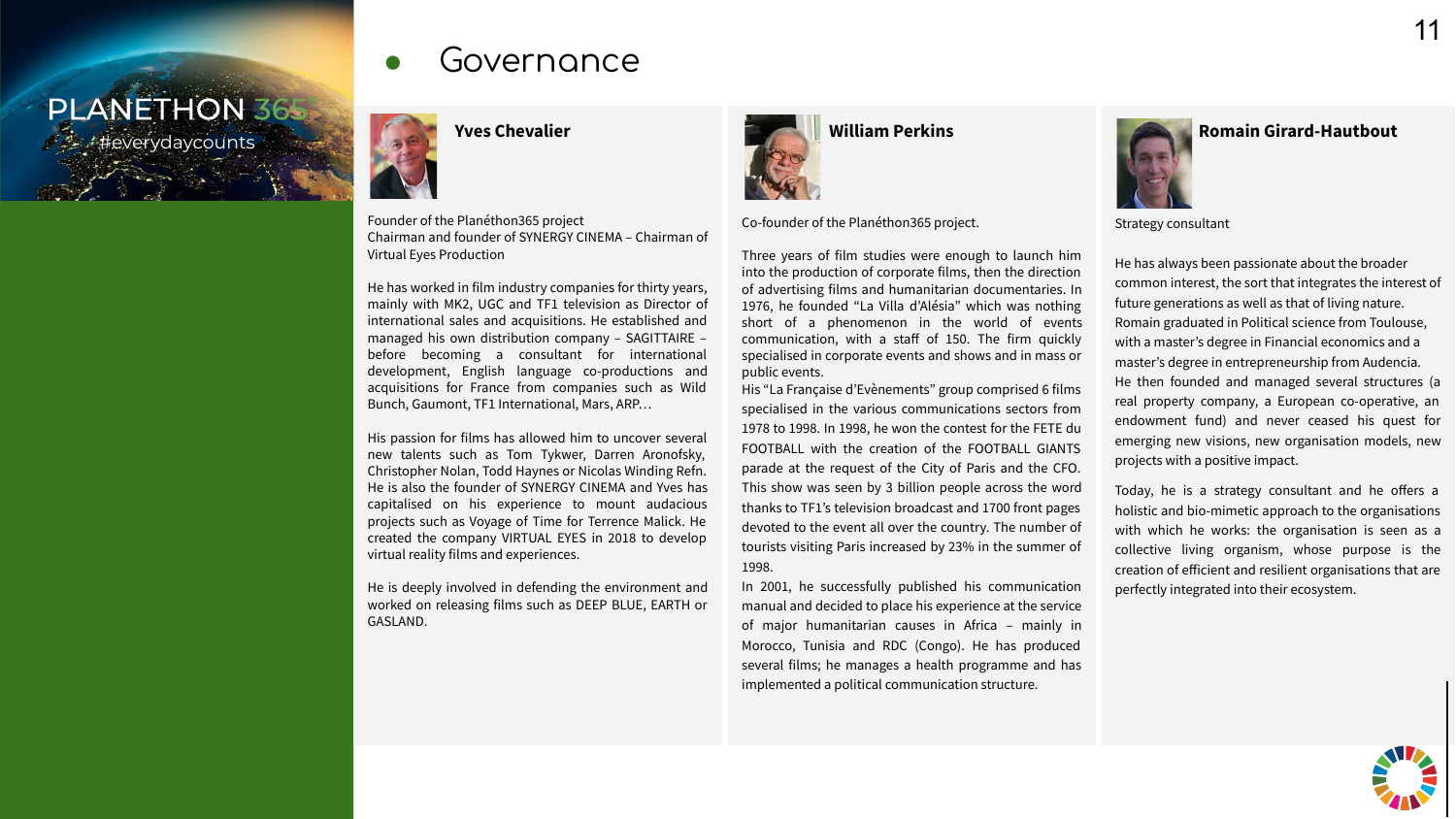#everydaycounts



 **Vanessa Logerais**

Governance

Chairwoman and general manager of Parangone, sustainable development, societal responsibility and economic impact consulting,.

She holds a master's degree in European Geopolitics (Paris VIII), another in International sales negotiations (Sorbonne Nouvelle) and graduated from Oxford Brookes University (Business studies). Vanessa worked for European association, cultural institution and community networks for 6 years before joining the DDB group then the Public Système (Hopscotch group) as consulting and development in global, 360° communication manager. She is the founder and manager of the Parangone agency and she is involved with companies, public state organisations, professional authorities and federations, to accompany sectorial studies (climate, water, biodiversity, town-planning and building, transport and logistics, river tourism, health…) and adapt managerial and organisational practices in the face of major economic, societal and environmental challenges. She is also the founder of the Cop Runner project, an international platform of positive energies for ecological and united transition and of parangone.org and parangone media, an information and e-learning platform devoted to companies and organisations.

 **David Gruson**

.

Director of the health programme in the Jouve group, founder of Ethik-IA

David Gruson is a former student at the national administration school (ENA) and the higher school of public health studies. He is the director of the health programme for the Jouve Group, specialising in digital transformation. He has held several positions of responsibility in the field of public policies and health. In particular, he was advisor to the Prime minister for health and autonomy (2010-2012) and director-general of the University hospital in Reunion (2012-2016). He is chair of the Health department at Paris Political sciences university. He founded Ethik-IA and his proposals regarding A.I. in welfare inspired the artificial intelligence chapter of the revised bio-ethics law that has just been voted in Parliament. David has also written several books and science fiction novels, including S.A.R.R.A.



#### **Laurence Dalifard-Simonetti**

Managing director of Lo' Communication and creator of NO fishing, the line that saves the ocean…

In 2006, Laurence Dalifard-Simonetti established Lo' Communication, a consulting agency for communication strategy that has specialised since 2012 in mediating committed united actions and events.

She is a passionate underwater diver and her fascination with the oceans opened up new horizons…

In 2015, she invented a new media format, the « Media jewel ». After training at the Higher School of Jewellery in Paris, in the summer of 2019 she launched the NO fishing united jewellery collection, created to communicate and alert the population with regard to abusive industrial fishing, in favour of artisanal fishing.

100% of NO fishing's communication and mediation operations are devoted to preserving the oceans' ecosystem and resources, supporting BLOOM association and other NGOs.

After studying Fine Arts and graduating from the Higher School of Modern Art in Paris, she worked in communication agencies for 15 years, then at L'Annonceur before creating Lo Communication.

Her ethics and her creative DNA drive her to awaken the collective conscience regarding environmental issues, benevolently protecting the blue planet and helping to save the oceans.

She is also committed to supporting other initiatives and NGOs that defend causes in the humanitarian, ecological and health sectors.

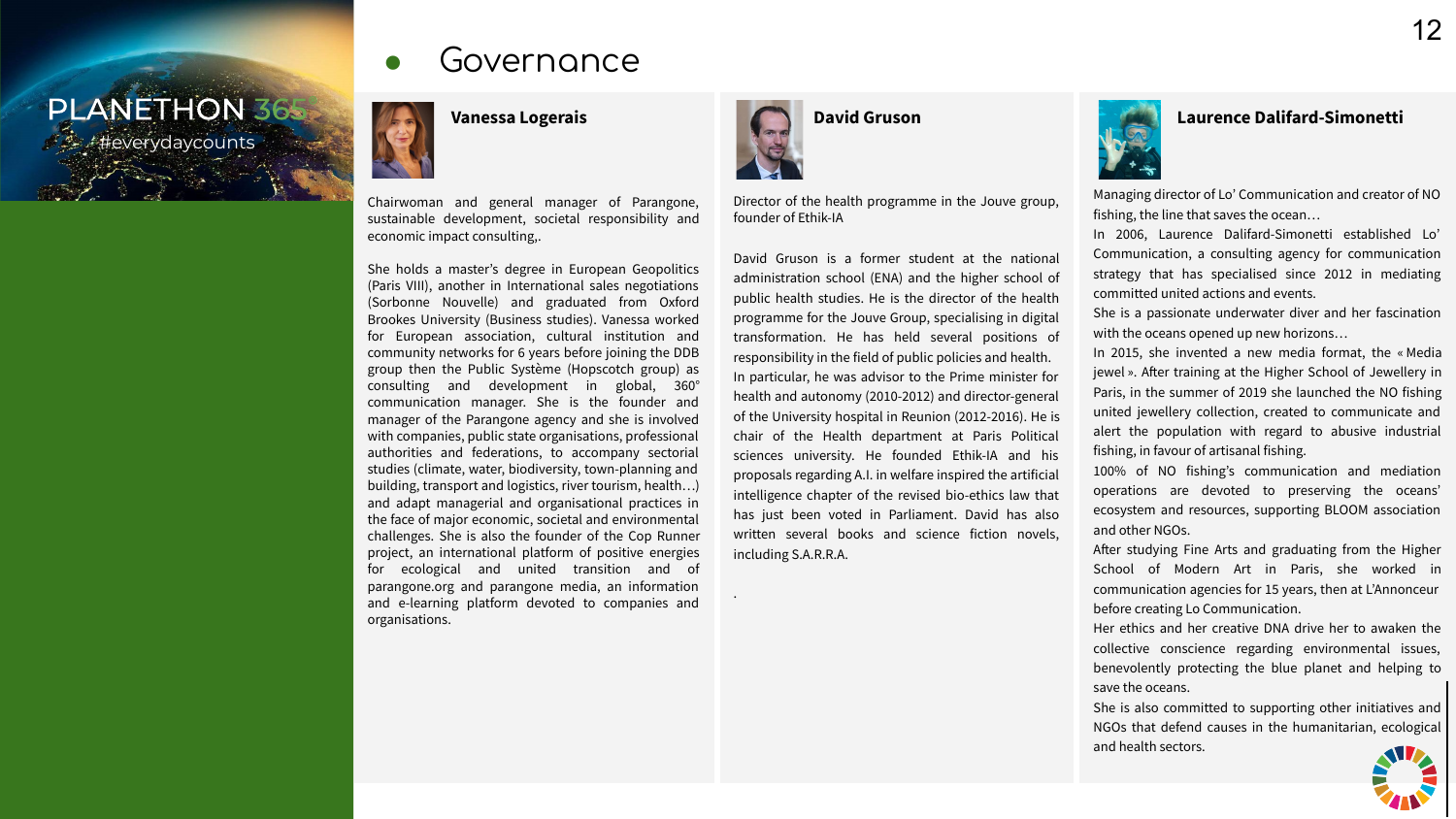# Particular Company of the Company of the Company of the Company of the Company of #everydaycounts

# Our values

#### 1 Solidarity

Planethon 365's actions are based on an observation: the world must show solidarity. Citizens, associations and companies must act together to face up to social and environmental challenges: **#everydaycounts.**

## 2 Commitment

Planethon 365's vision is based on the will to commit, on its values with regard to all stakeholders and to the community as a whole, in order to build lasting relationships and achieve common goals. Planethon-365's commitment is a promise and an adventure: building tomorrow's world together.

## 3 Efficiency

To achieve the 17 goals of sustainable development, our society must strive for efficiency: to do better while consuming less of our natural resources.

#### 4 Fairness

Planethon 365 provides support in a fair manner, depending on requirements and the public's choice, without any discrimination.

#### 5 Transparency

Planethon 365 is at the service of the common interest. Planethon 365 self-imposes complete transparency in its governance, its financial management and in all its activities (selecting projects, partnerships, finance, etc.),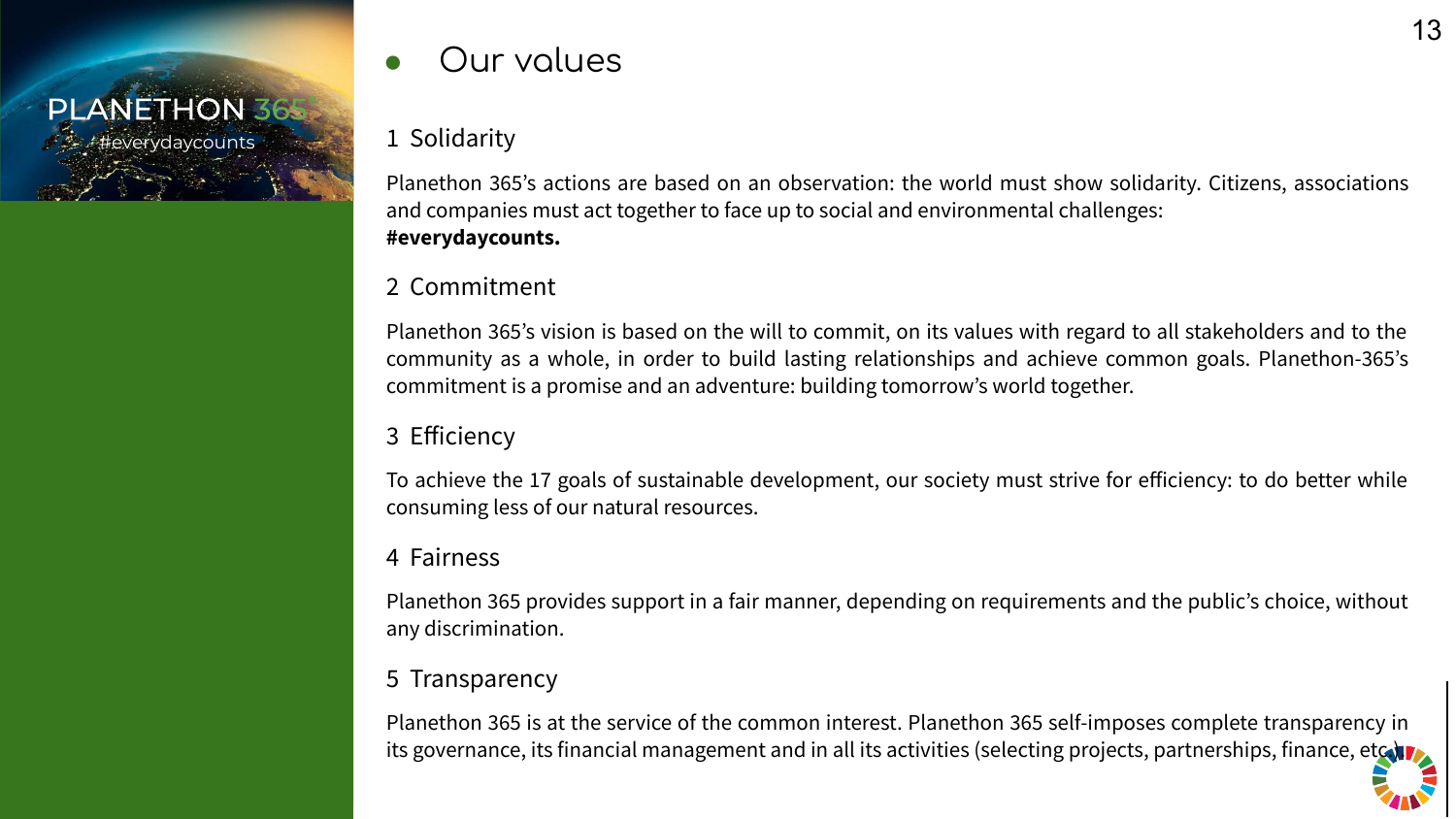

Become a partner

# Why support Planethon 365?

Because you are looking for the best way to embrace your social and environmental values… Because you want to convey an image that is coherent with your values of solidarity… Because your organisation is looking for the most efficient way to act to save the Planet.

# Contact@planethon365.org

Ghislaine Hierso (Présidente) David Rémondeau (Secrétaire) Romain Girard-Hautbout (Trésorier) Yves Chevalier (production)

William Perkins (communication)

Romain Girard-Hautbout (partenariat)



Planethon-365 18, avenue des Ternes 75017 Paris